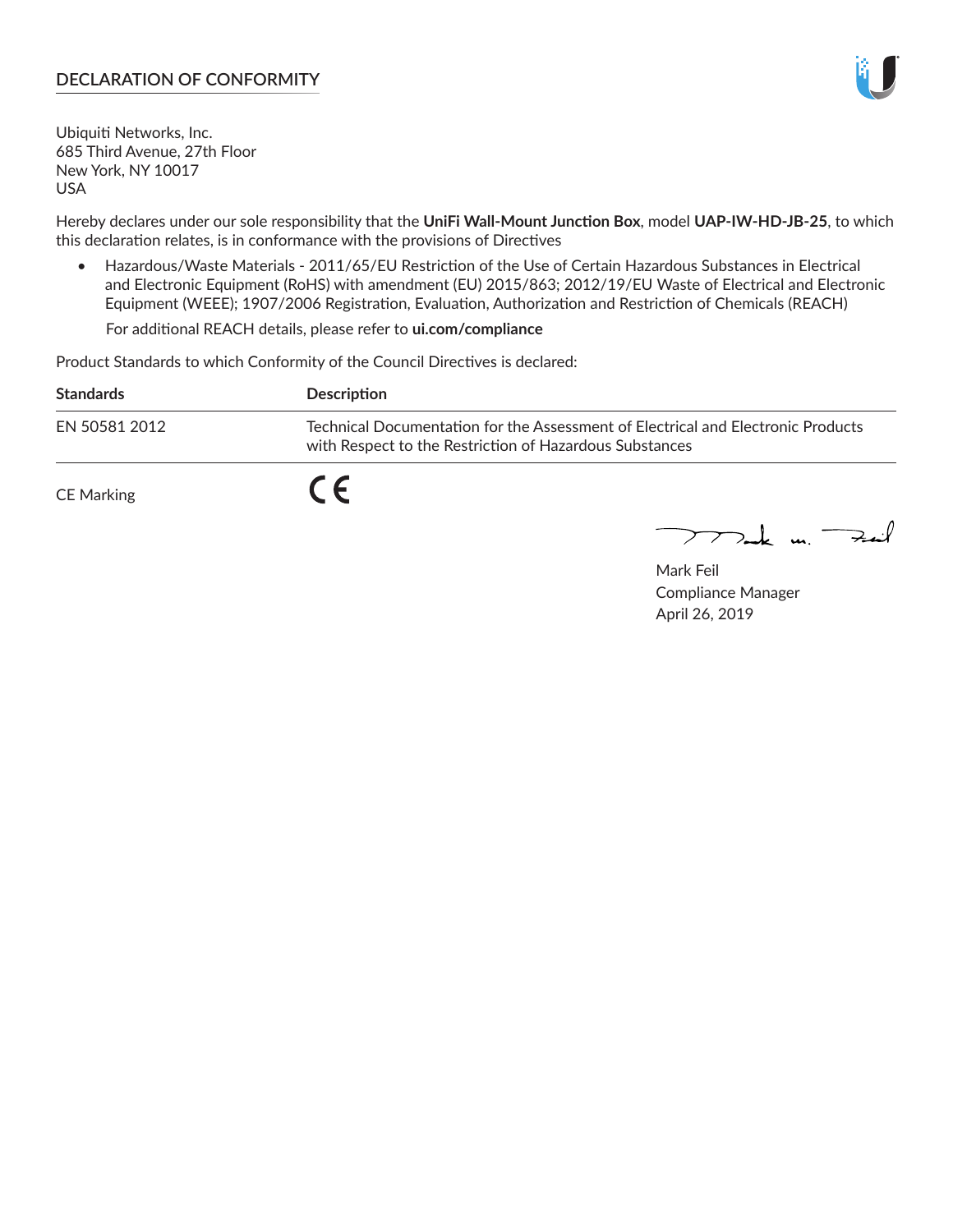# **DECLARATION OF CONFORMITY**



# **български** [Bulgarian]

С настоящото Ubiquiti декларира, че това устройство UAP-IW-HD-JB-25 е в съответствие със съществените изисквания и други приложими разпоредби на Директиви 2014/30/ЕС, 2014/35/ЕС.

## **Hrvatski** [Croatian]

Ubiquiti ovim putem izjavljuje da je ovaj uređaj UAP-IW-HD-JB-25 sukladan osnovnim zahtjevima i ostalim bitnim odredbama Direktiva 2014/30/EU, 2014/35/EU.

# **Čeština** [Czech]

Ubiquiti tímto prohlašuje, že toto UAP-IW-HD-JB-25 zařízení, je ve shodě se základními požadavky a dalšími příslušnými ustanoveními směrnic 2014/30/EU, 2014/35/EU.

# **Dansk** [Danish]

Hermed, Ubiquiti, erklærer at denne UAP-IW-HD-JB-25 enhed, er i overensstemmelse med de væsentlige krav og øvrige relevante krav i direktiver 2014/30/EU, 2014/35/EU.

# **Nederlands** [Dutch]

Hierbij verklaart Ubiquiti, dat deze UAP-IW-HD-JB-25 apparaat, in overeenstemming is met de essentiële eisen en de andere relevante bepalingen van richtlijnen 2014/30/EU, 2014/35/EU.

## **English**

Hereby, Ubiquiti, declares that this UAP-IW-HD-JB-25 device, is in compliance with the essential requirements and other relevant provisions of Directives 2014/30/EU, 2014/35/EU.

# **Eesti keel** [Estonian]

Käesolevaga Ubiquiti kinnitab, et antud UAP-IW-HD-JB-25 seade, on vastavus olulistele nõuetele ja teistele asjakohastele sätetele direktiivide 2014/30/EL, 2014/35/EL.

## **Suomi** [Finnish]

Täten Ubiquiti vakuuttaa, että tämä UAP-IW-HD-JB-25 laite, on yhdenmukainen olennaisten vaatimusten ja muiden sitä koskevien direktiivien 2014/30/EU, 2014/35/EU.

## **Français** [French]

Par la présente Ubiquiti déclare que l'appareil UAP-IW-HD-JB-25, est conforme aux exigences essentielles et aux autres dispositions pertinentes des directives 2014/30/UE, 2014/35/UE.

# **Deutsch** [German]

Hiermit erklärt Ubiquiti, dass sich dieses UAP-IW-HD-JB-25 Gerät, in Übereinstimmung mit den grundlegenden Anforderungen und den anderen relevanten Vorschriften der Richtlinien 2014/30/EU, 2014/35/EU befindet.

# **Ελληνικά** [Greek]

Δια του παρόντος, Ubiquiti, δηλώνει ότι αυτή η συσκευή UAP-IW-HD-JB-25, είναι σε συμμόρφωση με τις βασικές απαιτήσεις και τις λοιπές σχετικές διατάξεις των οδηγιών 2014/30/EE, 2014/35/EE.

## **Magyar** [Hungarian]

Ezennel Ubiquiti kijelenti, hogy ez a UAP-IW-HD-JB-25 készülék megfelel az alapvető követelményeknek és más vonatkozó 2014/30/EU, 2014/35/EU irányelvek rendelkezéseit.

## **Íslenska** [Icelandic]

Hér, Ubiquiti, því yfir að þetta UAP-IW-HD-JB-25 tæki er í samræmi við grunnkröfur og önnur viðeigandi ákvæði tilskipana 2014/30/ESB, 2014/35/ESB.

## **Italiano** [Italian]

Con la presente, Ubiquiti, dichiara che questo dispositivo UAP-IW-HD-JB-25, è conforme ai requisiti essenziali ed alle altre disposizioni pertinenti delle direttive 2014/30/UE, 2014/35/UE.